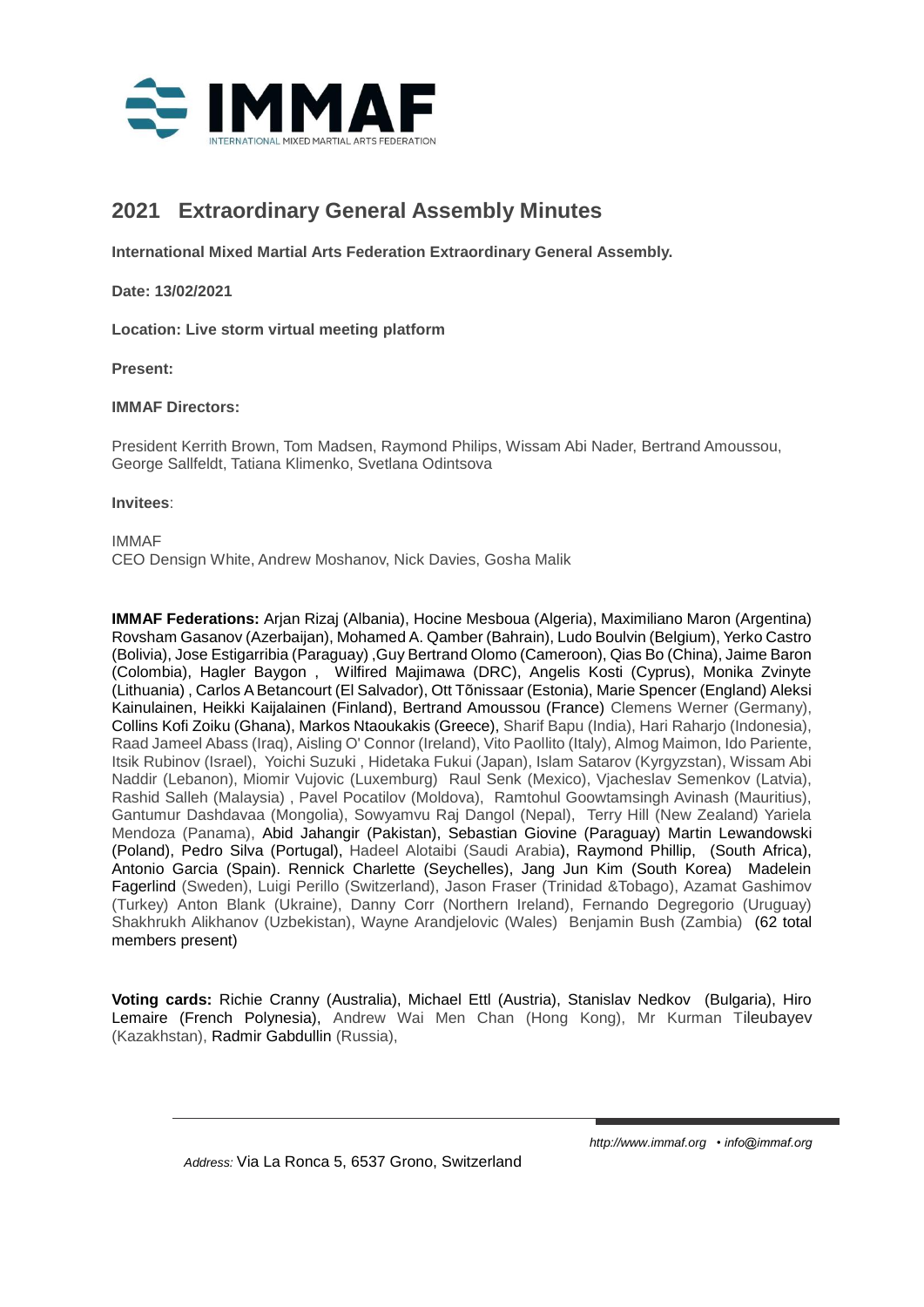

IMMAF CEO Densign White welcomed all delegates to the 2021 Extraordinary General Assembly, he explained general housekeeping adopted for this virtual meeting, before conducting a roll call.

The CEO introduced scrutineers responsible for counting the votes:

Geoff Wilson – Great Britain. Denis Rowan– Republic of Ireland, Chairman of IMMAF Financial Audit Committee.

## **EGM 2021 Housekeeping rules Chat Box**

After exchanging welcome messages, please use the chat box only for voting **Voting**

- Only Full Members will vote Place the first three letters of your country name before the vote Example POL: YES, ALG: YES, ENG: Abstain
- **Only 1 Vote** per National Federation, if you are represented by more than 1 person, only one person votes
- **Wi-Fi breaks-** If you lose the connection from the meeting due to Wi-Fi problems, type a message in the chat box that you are back.

The CEO conducted a roll call and guided the delegates through the EGA meeting agenda points. Each National Federation was called one by one to confirm their presence and cast a vote.

## **Roll call result:**

- The meeting is quorate when one third 1/3 of the member national federations are present and when at least 3 different continents are present.
- Total Member Federations: 114
- Full members:80
- Observation Members: 20, Individual 10, Suspended 4
- Federations required for Quorum/1/3rd: 27
- Full Member federations present: 57 plus 4 proxy Total =61(Proxy: Armenia, French Polynesia, Hong Kong, Russia)
- Number of Continents represented: 5
- Number of Federations votes required to amend statutes 2/3rds: 53

#### • **Adopting of Agenda:**

- Opening the meeting
- Adopting of the Agenda.
- President's address.
- Approval of Statute amendments.
- Appointment of Swiss Auditors.

Agenda was approved by members and confirmed by Scrutineer Geoff Wilson.

 *Address:* Via La Ronca 5, 6537 Grono, Switzerland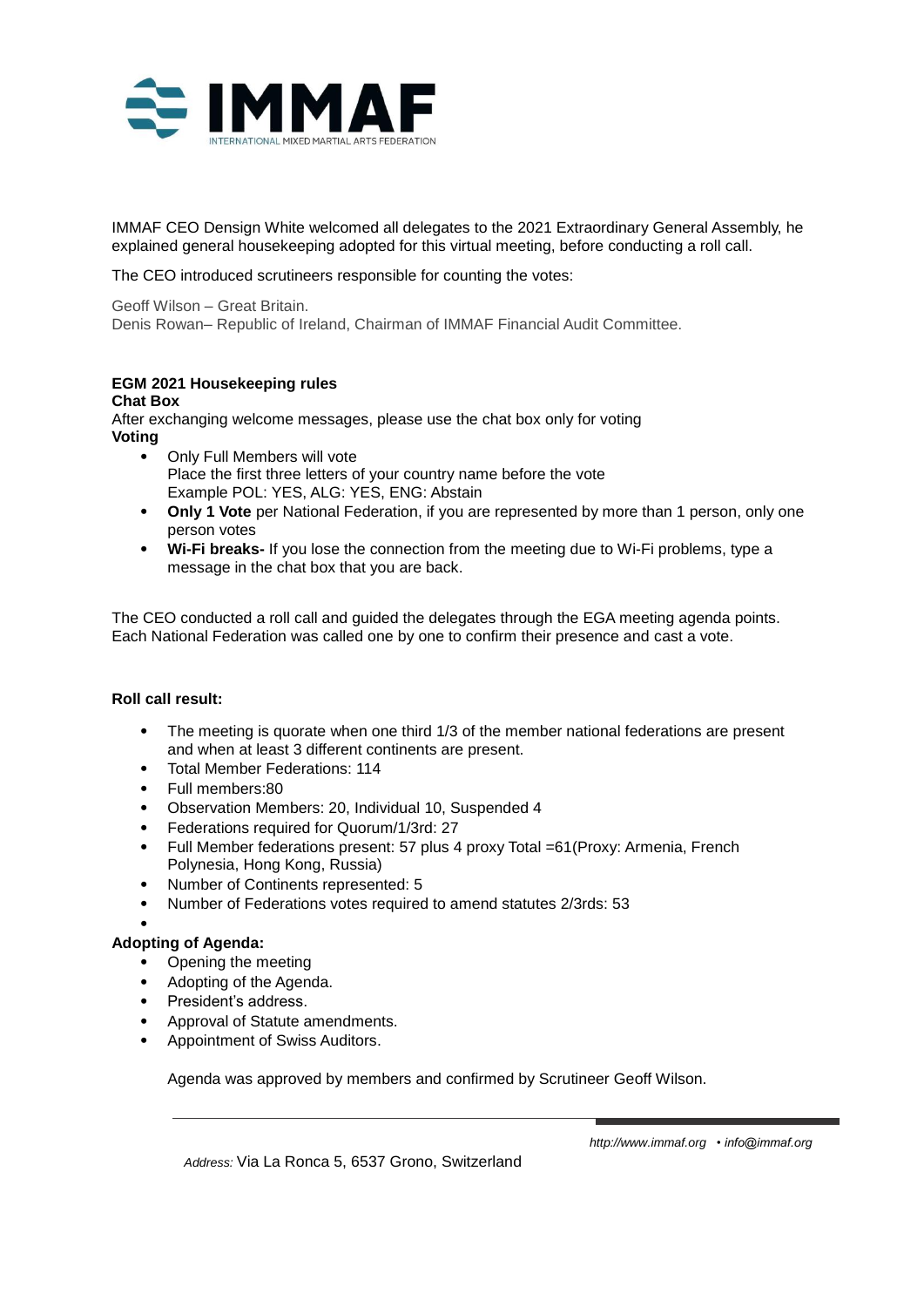

#### **Opening of the meeting**

### **President Kerrith Brown opening remarks.**

President Kerrith Brown welcomed all to the EGM, he hoped for all being well in this troubled time, thanked the members for their continued support and outstanding work completed despite the lockdown.

It is acknowledged that the pandemic has affected in different ways many parts of the globe. The lifted restrictions allow events calendar to proceed in Q3 and Q4. We all agree that nothing can be set in stone because things have changed from the beginning of the year with vaccine roll out in some countries and lock downs in others. IMMAF will ensure the health and safety of all involved, this is paramount, and we will adhere to all the recommendations put in place to keep our members safe. Today we meet to continue to build on a firm foundation, the IMMAF will review and measure all practices, governance and procedures, and development as we strive to achieve recognition. WADA is asking questions to challenge our processes and ensure that there is good governance in the International Federation and National federations. It is important for us all to contribute to the development of the sport. As we grow, we learn and we advance, securing the future of MMA and creating a legacy for the youth of our community. We have to ensure that we look after all the building blocks as we started from ground zero, in terms of developing the sport in all areas to ensure that we meet the requirement of IOC and potentially we could become an Olympic sport, Thank you all for attending today's meeting, it is important for us to understand and show good governance to other international sports, as an International Federation to set a bench mark as a Gold Standard, to ensure that development of the sport, that we leave a legacy and change the perception of the MMA sports. All the world is watching this fast-growing sport and we must make sure that we meet requirements.

President thanked all for their good wishes during his illness and now recovery and is looking to see everyone in person.

The CEO moved to the next point of the agenda Approval of Statute amendments. All members received the statutes for review by email in advance. The reason for making these amendments is that the old statute document consisted of many repetitions, the team has removed and changed the content to ensure Statutes make sense, follows established norms for such regulations and increase transparency. Chapters have been increased from 5 to 7. Two chapters with reference to membership had been merged to increase use and navigation. It was the intention of the board to make statutes more modern and bring them up to date. Provisions were added on for gender balance on the board, athletes' representation on the board, changing from biannual meetings to the annual general meetings, term limits for board of directors to give opportunity and chances to other members to serve. Directors can serve only two consecutive terms on the board. These changes will not affect the current board who are in post until 2027. There are more changes regarding commissions and committees.

The CEO presented selected points and articles as an example of added changes. Chapter 2 regarding membership with the application process to members obligations and expectation of members, members rights and resignation, suspensions, expulsion. Changes were made to the notification period of the General Assembly. The CEO explained more Chapters with compliance with WADA rules, and with a modern approach more suitable to be accepted for international sports organisations.

#### **The CEO asked if there were any questions on the changes proposed.**

**Q from the chat room:** Chapter 4, Article 25 point 10. It is stated "Members of the board of Directors may only serve two consecutive terms (8 years), should it state: "Members of The Board of Directors may only serve maximum two terms 8 years"?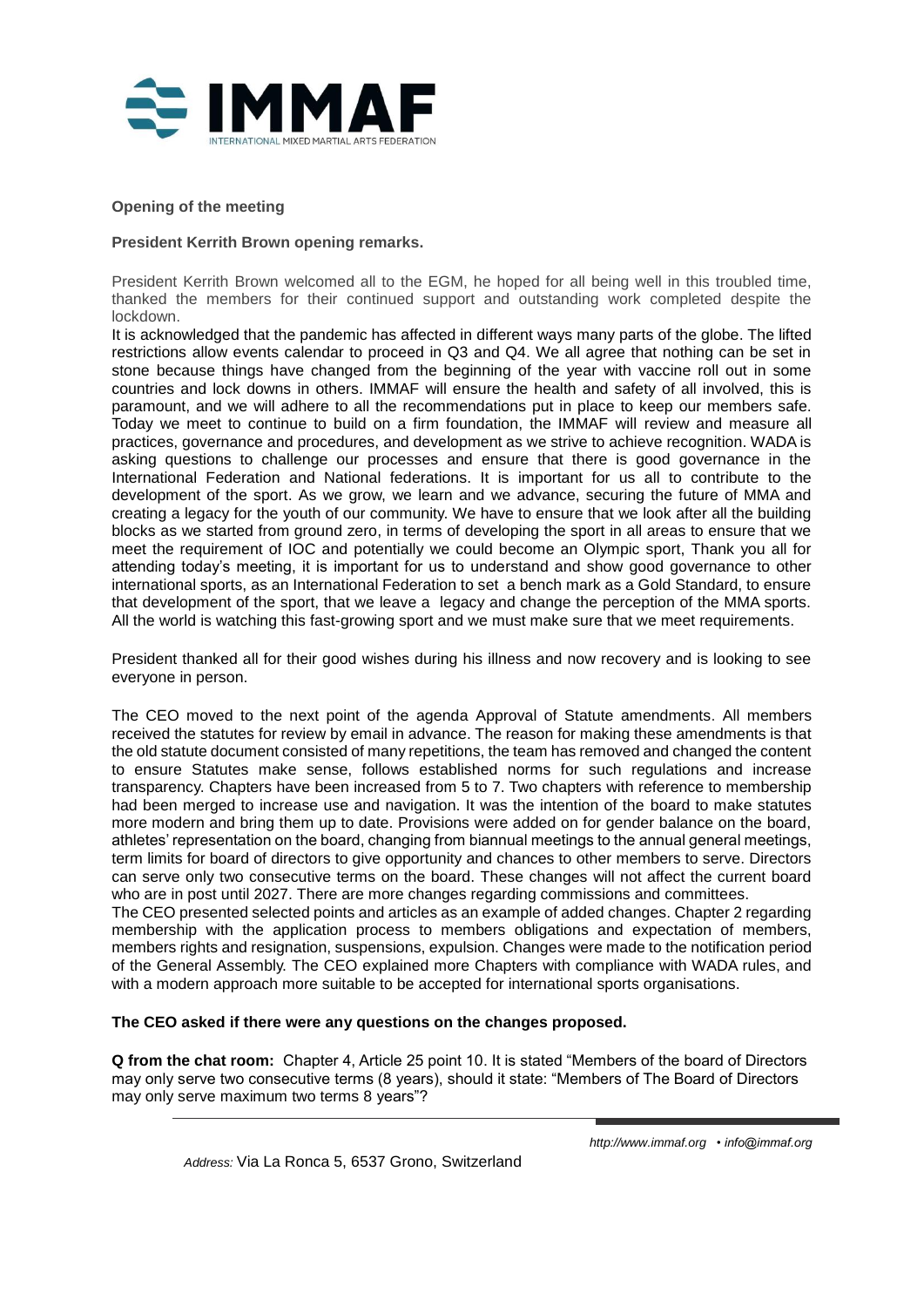

**A:** CEO the answer is No, the idea is to refresh the board over a period, as mentioned before after a director serves two terms (8 years), they must step down from the board. They can come back after a break of 4 years. There are no intentions of stopping people coming back but there needs to be a break of 4 years.

After no more questions were asked the CEO moved to the voting part of the agenda. Gosha Malik uploaded a vote register table on the screen for scrutineers to start counting votes. The EGM was called by IMMAF to allow members to vote on two important areas to strengthen governance in the federation.

The vote started, the votes were registered on the voting register, Geoff Wilson read voting cards vote. Each called country typed their vote in Chat box. 53 votes are needed to pass the resolution. The counting started by scrutineers.

### **Vote 1 - adoption of amendments to the statutes.**

The total number of eligible votes 61 **55 For/ Yes (either via postal vote or at the meeting) 2 were incomplete 2 abstained 2 against/ No**

Geoff Wilson confirmed the motion was carried.

The CEO explained that IMMAF was using the same Swedish auditor for many years, and it is best practice to periodically change auditors. As IMMAF registration office was moved to Switzerland it is required to appoint Swiss auditors to comply with Swiss law. IMMAF had approached the auditors KPMG and PwC. The former decided not to proceed however PwC expressed their interest and had proposed a costing to carry out the audit in the range of CHF 5K – CHF 12K. The Board of Directors based on the CEO report recommends the approval of PwC.

#### **Vote 2 - adoption of Price Waterhouse Cooper (PwC) as new appointed Swiss auditors**

The total eligible votes 61 **57 For/ Yes (either via postal vote or at the meeting) 2 were incomplete 2 abstained The motions were carried.**

Both Geoff Wilson and Denis Rowan can confirm they acted in an impartial and independent way. At no stage did we witness anything untoward. The above is a true account of the vote.